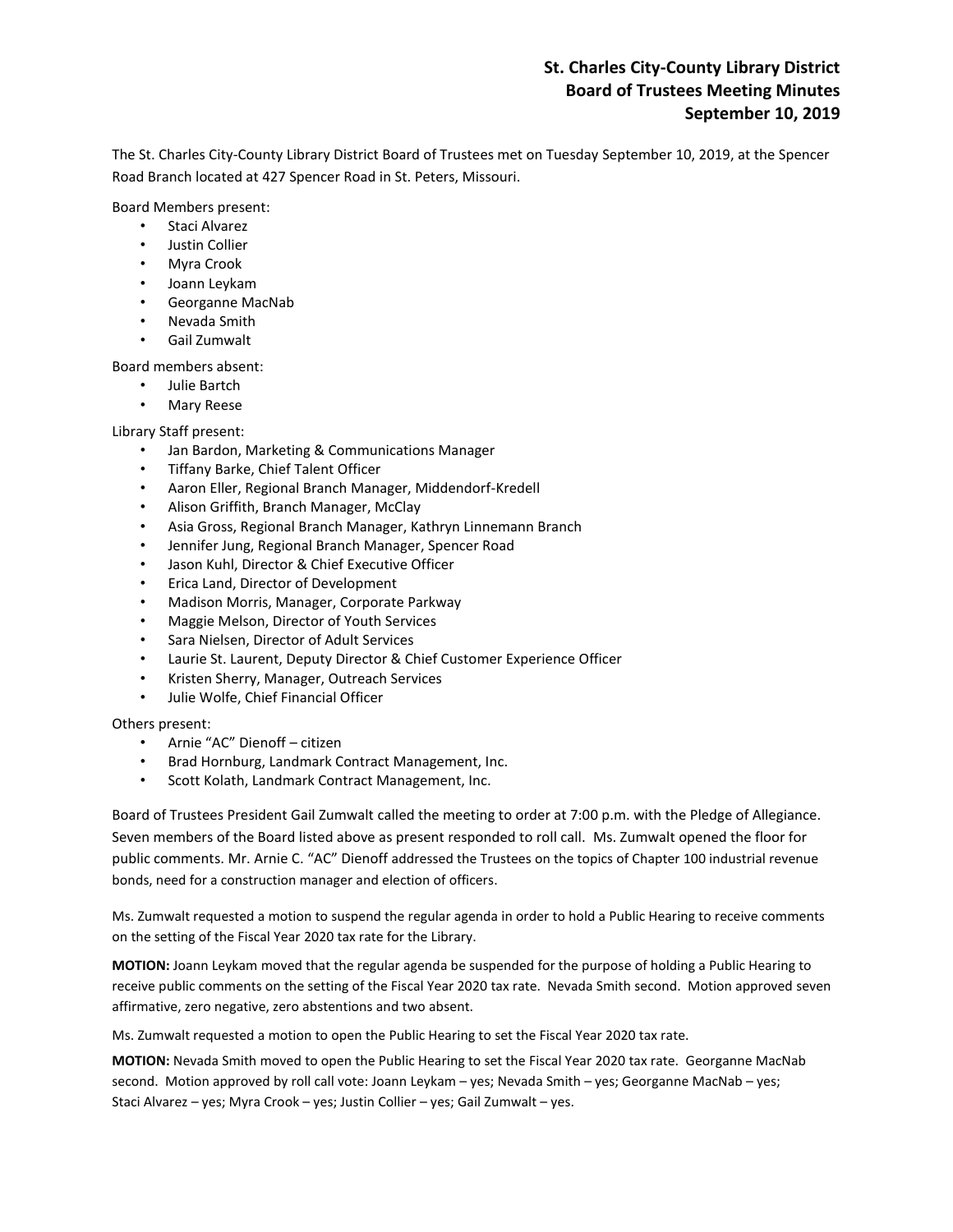Ms. Zumwalt opened the floor to public comments or questions with regard to setting the tax rate for Fiscal Year 2020. Julie Wolfe noted that in March 2019, the Board of Trustees approved a preliminary tax rate of \$0.2000 which was used to calculate the Library's tax revenue for budgeting purposes. Based on the current assessed value of St. Charles County and Missouri State Law, the Library recommends a rollback to the maximum allowable tax rate of \$0.1996 per \$100 of valuation for Fiscal Year 2020. The Library's maximum authorized tax levy is \$0.2600. Citizen Arnie C. "AC" Dienoff addressed the Trustees and encouraged them to roll back to a lower tax rate of \$0.1900. No other public comments or questions were received.

Ms. Zumwalt asked for a motion to close the Public Hearing.

**MOTION:** Myra Crook moved to close the Public Hearing. Joann Leykam second. Motion approved by roll call vote: Joann Leykam – yes; Nevada Smith – yes; Georganne MacNab – yes; Staci Alvarez – yes; Myra Crook – yes; Justin Collier – yes; Gail Zumwalt – yes.

Ms. Zumwalt asked for a motion to resume the regular agenda.

**MOTION:** Joann Leykam moved to resume the regular agenda. Georganne MacNab second. Motion approved seven affirmative, zero negative, zero abstentions and two absent.

### **Reports and Correspondence**

### **Financial Report:**

Julie Wolfe, CFO, provided a final revised FY 19 financial report, which will be used for the FY 19 audit. Ms. Wolfe noted that he Library was able to place \$1.3 million dollars in reserves at the end of FY 19 as a result of revenues in excess of budget and underspending in capital projects. Julie summarized the August FY 20 financial report. Operational expenditures, with the exception of salaries and benefits, are on budget. The Capital Outlay line includes a pending budget adjustment of \$1.4 million dollars for Phase I of the Cliff View property (purchase, design, preconstruction and other related costs). The Trustees will be requested to approve the budget adjustment later in the meeting. The following Capital/Special projects are in progress or have been recently completed:

- Exterior concrete/curb repairs at various facilities.
- Project planning and design is occurring for Administration's former leased space, the Kathryn Linnemann Teen Space, and the new Cliff View Branch.
- Innovative early literacy areas at the Middendorf-Kredell and Kisker Road branches are on schedule to be ready by the end of September.

**Director's Report:** The monthly Director's report details progress on each of the Library's Strategic Plan initiatives. In addition to the items included in the written report, Jason verbally reported the following:

- Library Advocacy Talking Points for August/September 2019 were distributed. The topics covered Reciprocity, Local History and Genealogy, Star Parties, Technology Help, Teen Spaces and Additions to the Library of Things.
- We continue to work on the Facilities Master Plan. Group 4 will be at the November board meeting to present their recommendations.
- We will be meeting with the architect regarding the Cliff View project next week.
- The Arts and Literary Festival, held at the Foundry Art Centre, was a great success with over 1,000 attendees.
- The Library was selected to receive an LSTA Edge Action Plan Grant, in the amount of \$18,000, for our "Access to Flexible Creative Computing" project.
- Marketing is working on eBook messaging for our customers. Jason reached out to other local libraries to discuss collaborating on a regional message.
- Laurie St. Laurent discussed the current status of the Portage des Sioux Branch.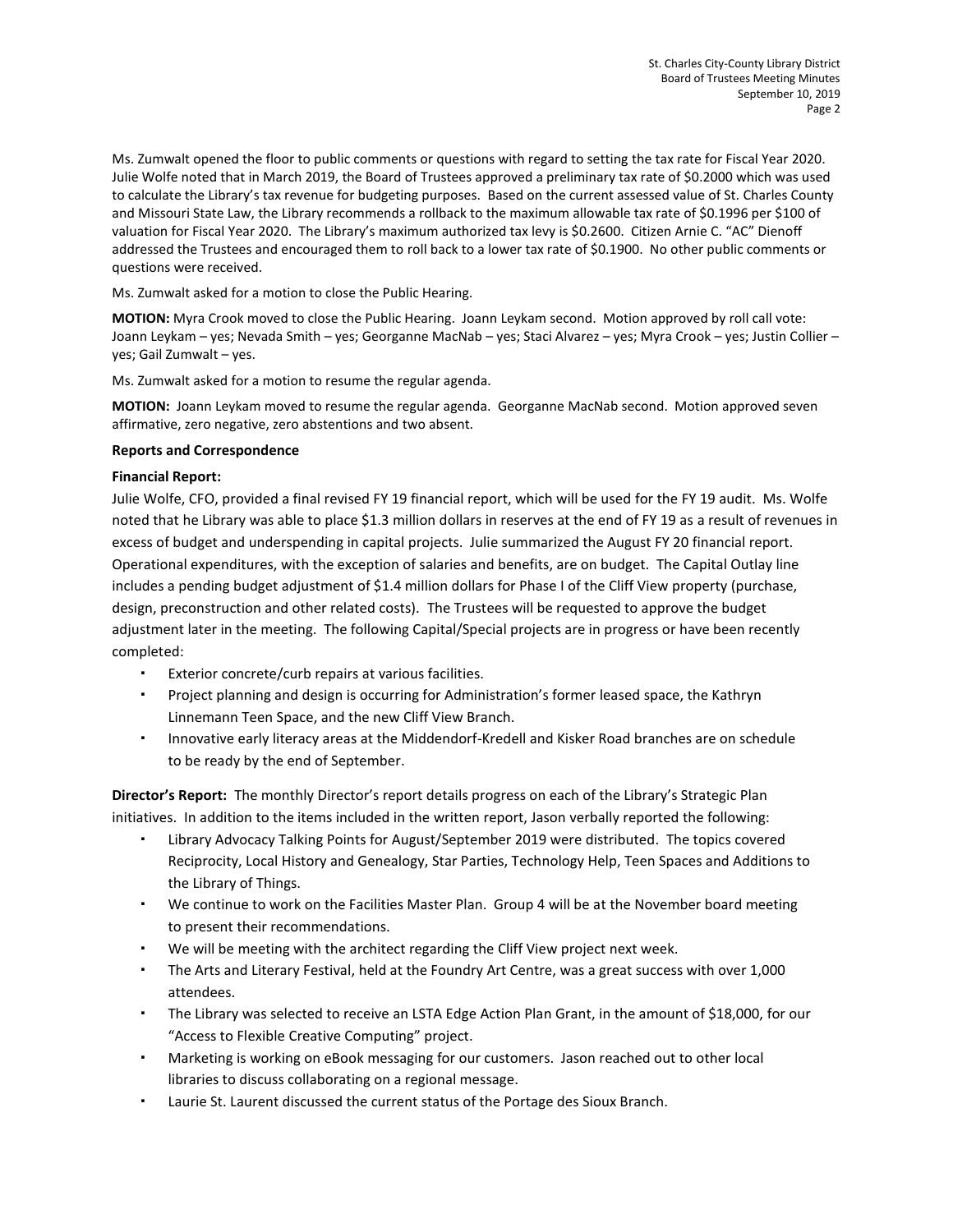**Monthly Statistical Report:** Circulation for the August 2019 was 576,049, which includes physical checkouts, eMedia checkouts, renewals and auto-renewals. Total FY20 year-to-date circulation through August (1,216,965) increased 11.27% over the same period in FY19 (1,093,733). Year-to-date eMedia usage through August (149,734) increased 9.59% from FY 19 (136,626). eMedia accounted for 12.94% of August's total circulation. There were 2,369 new library cards issued in August, 219 of which were online registrations. There were 593 programs offered in July (Children – 241, Teen – 61, Adult – 291) which were attended by 11,197 people (Children – 6,205, Teen – 1,190, Adult – 3,802). Self-checkouts for August totaled 124,328.

**Correspondence:** The following documents were distributed to the Trustees prior to the meeting:

- Letter from the City of St. Charles, Missouri re: Proposed Industrial Development Project The Boeing Company
- Letter from the City of St. Charles, Missouri re: Proposed Industrial Development Project Westgate 200, LLC

# **CONSENT AGENDA:**

Minutes from August 13, 2019, Meeting

**MOTION:** Joann Leykam made a motion to approve the consent agenda as presented. Nevada Smith second. Motion approved seven affirmative, zero negative, zero abstentions and two absent.

# **FORMAL AGENDA:**

# **OLD BUSINESS**

None.

# **NEW BUSINESS**

**20-08: Authorization to Engage Construction Manager for 10 Cliff View Drive** Jason Kuhl introduced Brad Hornberg, Founder, and Scott Kolath, Vice President and Senior Project Manager, of Landmark Contract Management, Inc. The Library is beginning many construction projects – the teen space at Kathryn Linnemann, repurposing the formerly leased space at Administration and the Cliff View space. The Library is requesting authorization to engage a construction manager only for the Cliff View project because of its complexity. An RFP was issued in July and three proposals were received. After interviewing two finalists, the Library is recommending Landmark Contract Management, Inc., because of the firm's prior experience with public sector/government and library construction projects as well as knowledge of working in St. Charles County. This engagement includes Phase I preconstruction projects (for the same scope we are engaged with the architect) for a fixed fee of \$12,000, based upon eighty hours of work at \$150 per hour. Mr. Hornberg reviewed his company's background and philosophy for completing clients' projects on time and under budget. He explained that they will work with Library staff to navigate the construction process. Mr. Hornberg expects the Cliff View project to be part-time project which will be managed by Mr. Kolath. Mr. Hornberg and Mr. Kolath left the meeting after their presentation.

**MOTION:** Joann Leykam moved to engage Landmark Contract Management, Inc., for Phase I of the 10 Cliff View Drive project, not to exceed \$12,000. Myra Crook second. Motion approved seven affirmative, zero negative, zero abstentions and two absent.

**20-09: Setting of FY 20 Tax Rate** Julie Wolfe began the discussion by saying that the St. Charles City-County Library has always taken a very conservative financial approach and has not incurred any debt for purchasing or building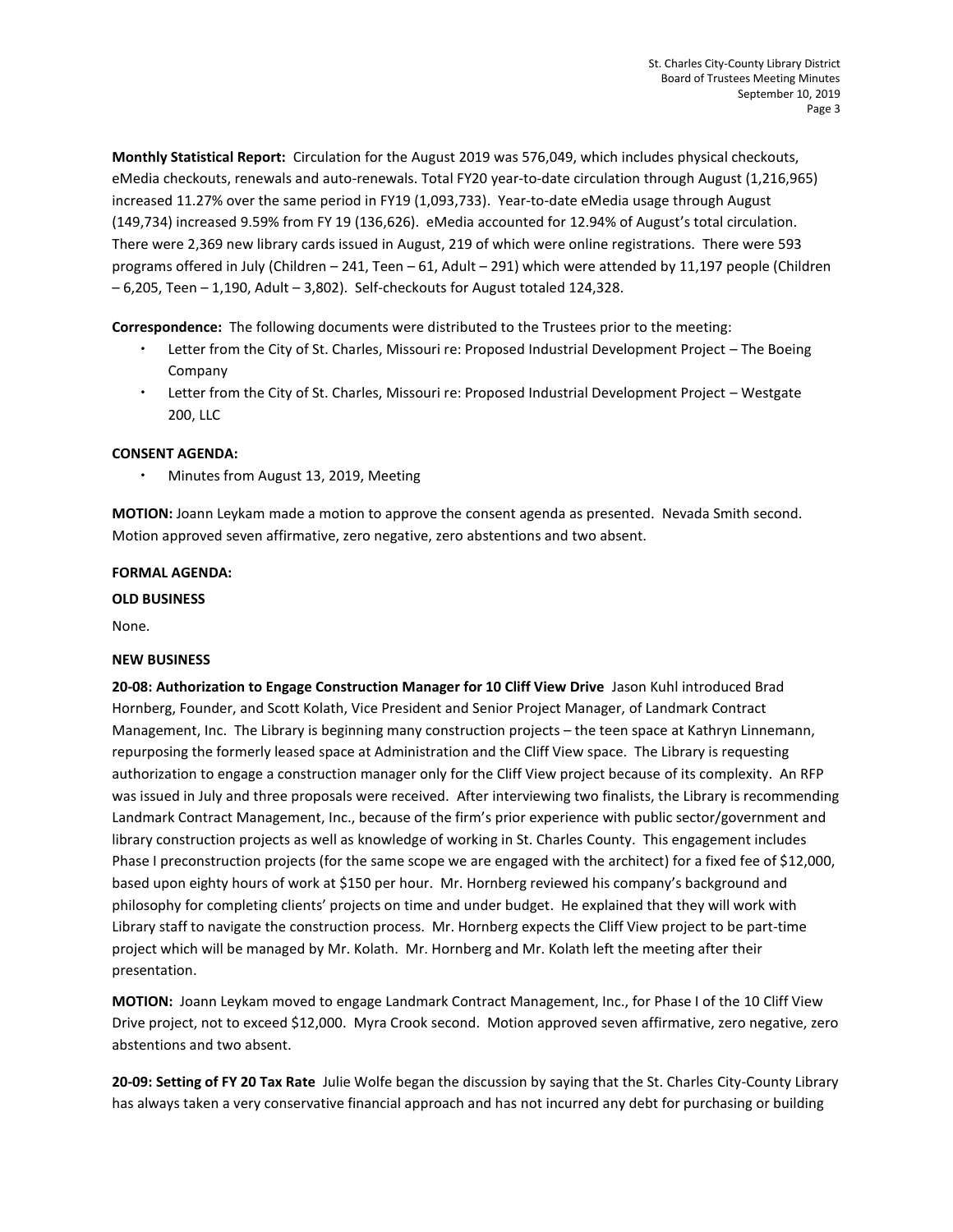facilities. The Facilities Master Plan will include a financial planning and analysis phase to find out what the Library can afford in the future. During the financial planning and analysis phase, the Library will be determining what general reserve funds are needed, develop debt management and general fund reserve policies, and revamp the investment policy.

The Library's Tax rate for FY 19 was \$0.2106. In March, 2019, the Board of Trustees approved a preliminary FY 20 tax rate of \$0.200 for budgeting purposes. The Library recommend that the Board roll back the Fiscal Year 20 Tax Rate for the St. Charles City-County Library District at \$0.1996. The proposed rate of \$0.1996 per \$100 of valuation is based on the inflation rate, the increased value of property assessments as supplied by the Board of Equalization (excluding new construction), and the figures received from the State Auditor's office. This is the maximum authorized tax rate based on the assessed value of the County and Missouri State Law. Board Vice-President Joann Leykam asked Ms. Wolfe to confirm that the tax rate summary and Form A, Page 2, of the Pro Forma from the State Auditor's office both show the Hancock compliant tax rate of \$0.1996. Ms. Wolfe confirmed that \$0.1996 tax rate is listed on both documents.

**MOTION:** Myra Crook made a motion to set the Fiscal Year 2020 tax rate for the St. Charles City-County Library to \$0.1996 per \$100 of assessed value, the maximum authorized rate certified by the Missouri State Auditor. Justin Collier second. Motion approved seven affirmative, zero negative, zero abstentions and two absent.

**20-10: Election of Officers** The current Board of Trustees Officers, President Gail Zumwalt, Vice-President Joann Leykam, and Secretary Georganne MacNab are all completing their second year in office. Nevada Smith was elected as interim Treasurer at the June 2019 meeting to fill a vacancy. The following officers were nominated: President – Joann Leykam; Vice President – Georganne MacNab; Treasurer – Nevada Smith; Secretary – Staci Alvarez.

**MOTION:** Justin Collier moved to approve the slate of officers for FY 20. Myra Crook second. Motion approved seven affirmative, zero negative, zero abstentions and two absent.

**20-11: Cliff View Branch – Capital Project Budget Adjustment** In August 2019, the Board of Trustees approved a resolution that ratified the approval of the purchase of the property at 10 Cliff View Drive in Wentzville, Missouri, for \$1,275,000. This new library branch project was not included in the approved FY20 capital projects budget, so a budget adjustment is necessary to allocate general reserves. This proposed budget adjustment will accommodate first phase due diligence, purchase, design, preconstruction and other related costs. Associated first phase costs are estimated to be \$1,400,000. Second phase costs yet to be determined include construction, signage, furnishing, etc. After these costs are confirmed, the overall project cost will be reviewed and final budget adjustment proposed.

**MOTION:** Joann Leykam moved to amend the FY20 Capital Projects budgets in the amount of \$1,400,000, to add Phase I of the Cliff View Branch project. Georganne MacNab second. Motion approved seven affirmative, zero negative, zero abstentions and two absent.

**20-12: LAGERS Annual Meeting** The Missouri Local Government Employees Retirement System (LAGERS) annual meeting will be held October 24-25 in Springfield, Missouri. The annual meeting provides an opportunity to attend workshops and forums as well as participate in the election of LAGERS Board of Trustees members. Each LAGERS employer is allowed to designate two voting delegates (one member delegate and one employer delegate). The employer delegate should be an individual appointed by the organization's governing body. Jason Kuhl asked the Trustees to choose one of their fellow Trustees as the employer delegate or to authorize a Library staff member to serve as the employer delegate.